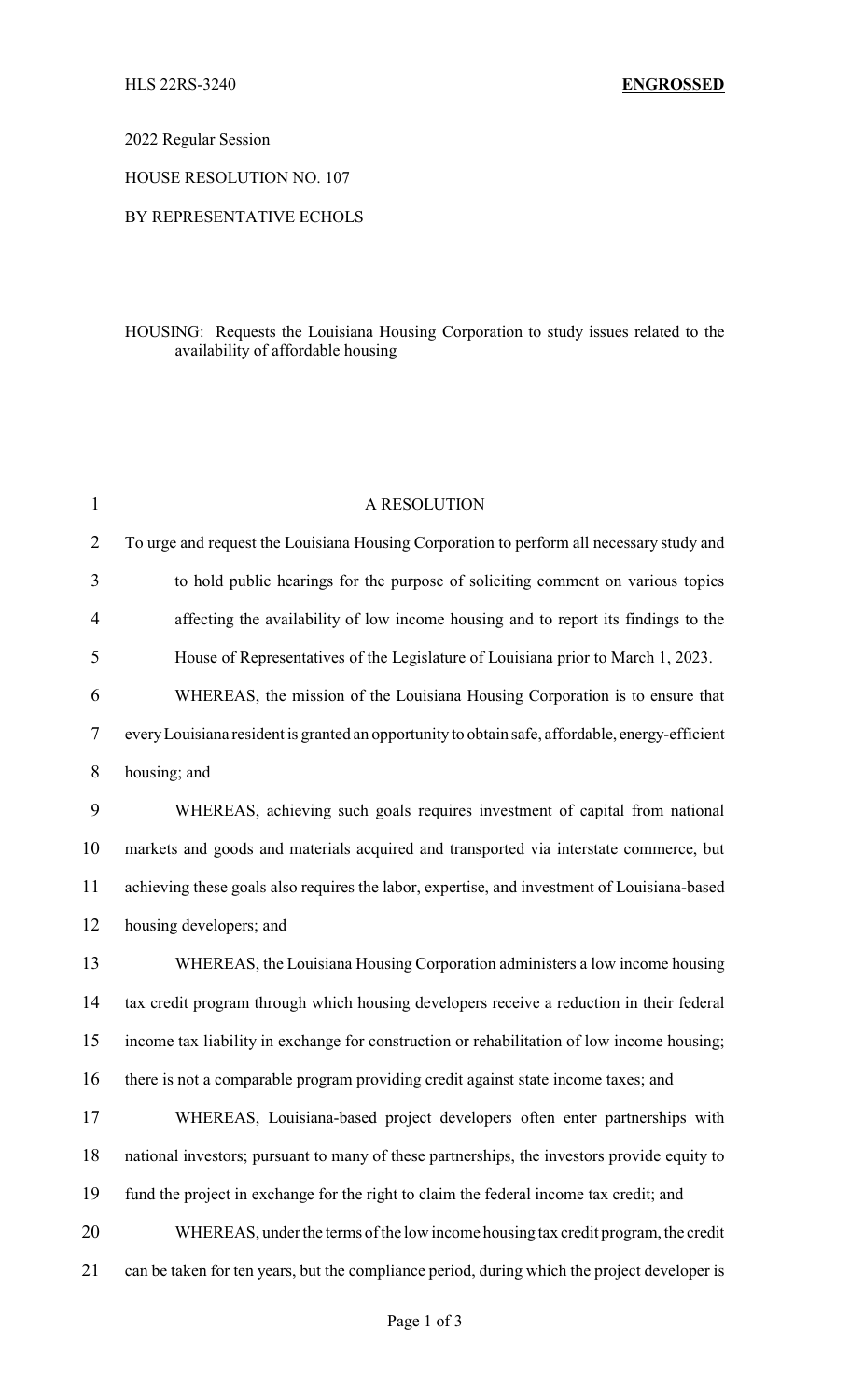## HLS 22RS-3240 **ENGROSSED**

 required to maintain the income and rent restrictions that ensure the housing units are affordable for low income families, is at least fifteen years; and

 WHEREAS, Louisiana-based project developers have alleged numerous cases of out- of-state investors divesting themselves of these projects prior to the completion of the compliance period by asserting that the developer is in default of the agreement and not providing the developer an opportunity to respond to the assertion; and

 WHEREAS, Louisiana-based project developers have also alleged cases of out-of- state investors demanding substantial cash contributions in order to remove the developers from partnerships at the end of the compliance period; and

 WHEREAS, the Louisiana Housing Corporation should ensure that all of its programs, including the low income housing tax credit, are being operated in a way that benefits both Louisiana's low income families and its developers which carry the primary burden in expanding the number of housing units available to those families.

 THEREFORE, BE IT RESOLVED that the House of Representatives of the Legislature of Louisiana does hereby urge and request the Louisiana Housing Corporation to perform all necessary study and to hold public hearings for the purpose of soliciting comment on all of the following topics:

 (1) Better protecting Louisiana-based housing developers from business practices of some out-of-state investors, including removal of the developer from the partnership prior to completion of the compliance period and demanding substantial unanticipated cash contributions. The corporation shall receive comments on these practices from both 22 Louisiana-based developers and syndicators representing investors accused of such practices. (2) Identifying strategies to expand affordable housing across the state through a state low income housing tax credit program that would encourage construction and

 rehabilitation of low income housing in parishes with a population of less than two hundred fifty thousand.

 (3) Identifying strategies for expanding benefits and improving incentives for Louisiana-based housing developers.